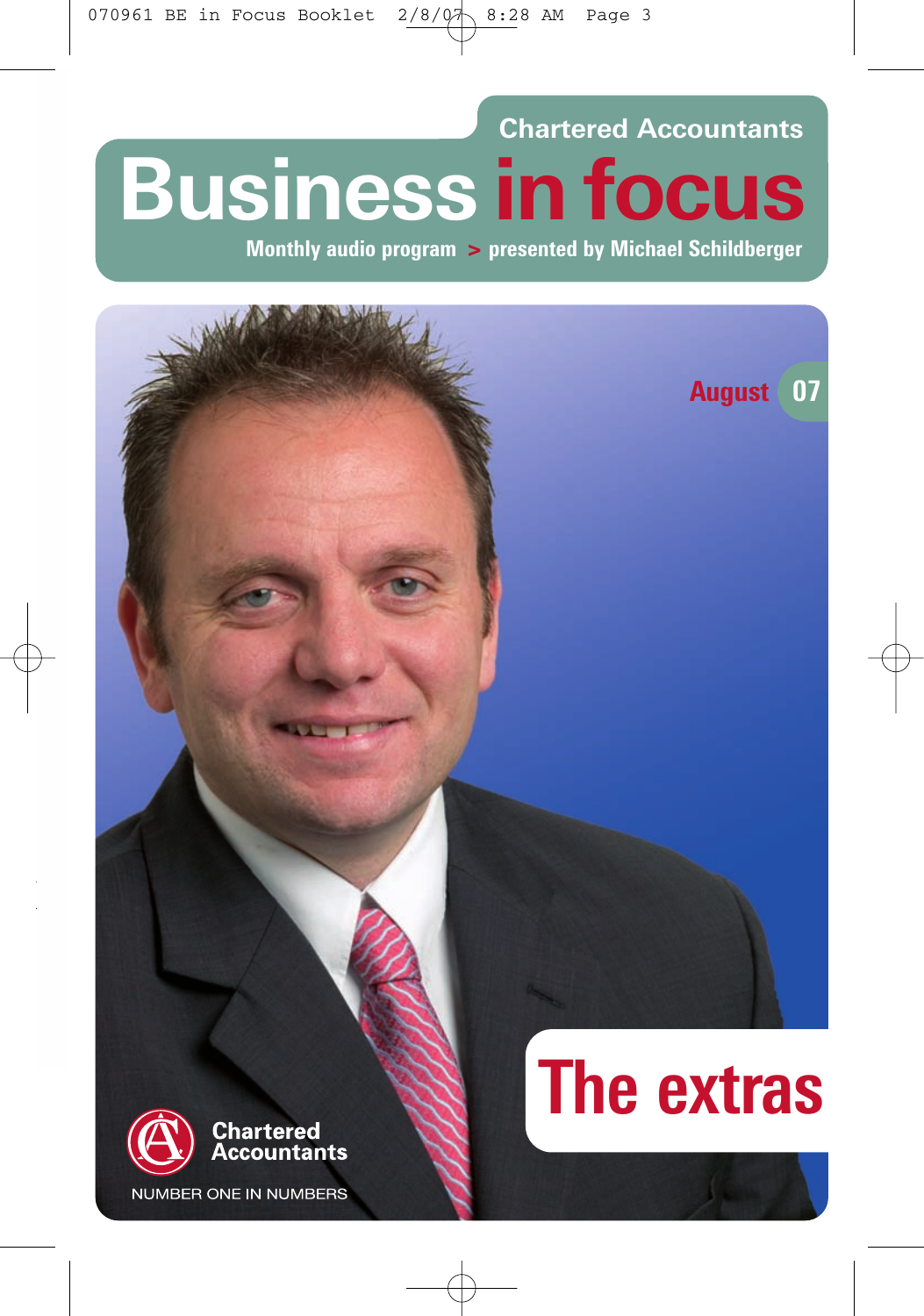We're often told we should focus only on our clients who deliver the best profit. Indeed we should try hard to lose those who actually cost us money, sometimes referred to as "toxic" clients. And when we go marketing for new customers we should only search for the minority who will produce profit for us. We know that all makes business sense - but do we know how to capture profitable clients? With sound advice is Tony Gattari, Chief Executive of Achievers Group. You'll hear him on this month's CD.

We all encounter difficult people both in business and in our private lives, but how do we deal with them? Professional speaker and life and business coach, Richard Day of Richard Day & Associates has several answers, including the power of "I".

Accounting firms need to be up to date with reforms to legislation covering anti money laundering and counter terrorism financing, according to Chris Cass of Deloitte Touche Tohmatsu. He explains the reforms and what accountants should do now to comply.

Several changes to financial reporting and auditing face SMEs today and new proposals are in the pipeline. So advises FCA Colin Parker of GAAP Consulting who summarises the revised rules.

I hope you enjoy the CD and this booklet.

Michael

Michael Schildberger Managing Director

© Copyright 2007 Business Essential Pty Ltd ABN 98 006 144 449 and the Institute of Chartered Accountants in Australia ABN 50 084 642 571. Business Essentials and the BE logo are registered trademarks of Business Essentials Pty Ltd. Neither Business Essentials Pty Ltd nor Michael Schildberger, nor the Institute of Chartered Accountants in Australia, nor sponsors of this program accept any form of liability, be it contractual, tortious or otherwise, for the contents of this CD or for any consequences arising from its use or any reliance placed upon it. The information, opinions and advice contained in this CD are of a general nature only and may not relate to or be relevant to your particular circumstances.

website www.be.com.au Chief Editor John Hounslow Production Manager Heather Dawson Studio Manager Peter Letts Advertising/Sponsorship Nick Schildberger nschildberger@be.com.au Managing Director Michael Schildberger Publisher Business Essentials Pty Ltd ABN 98 006 144 449 405 Riversdale Road, Hawthorn East VIC 3123 Phone (03) 9882 8333 Fax (03) 9882 8017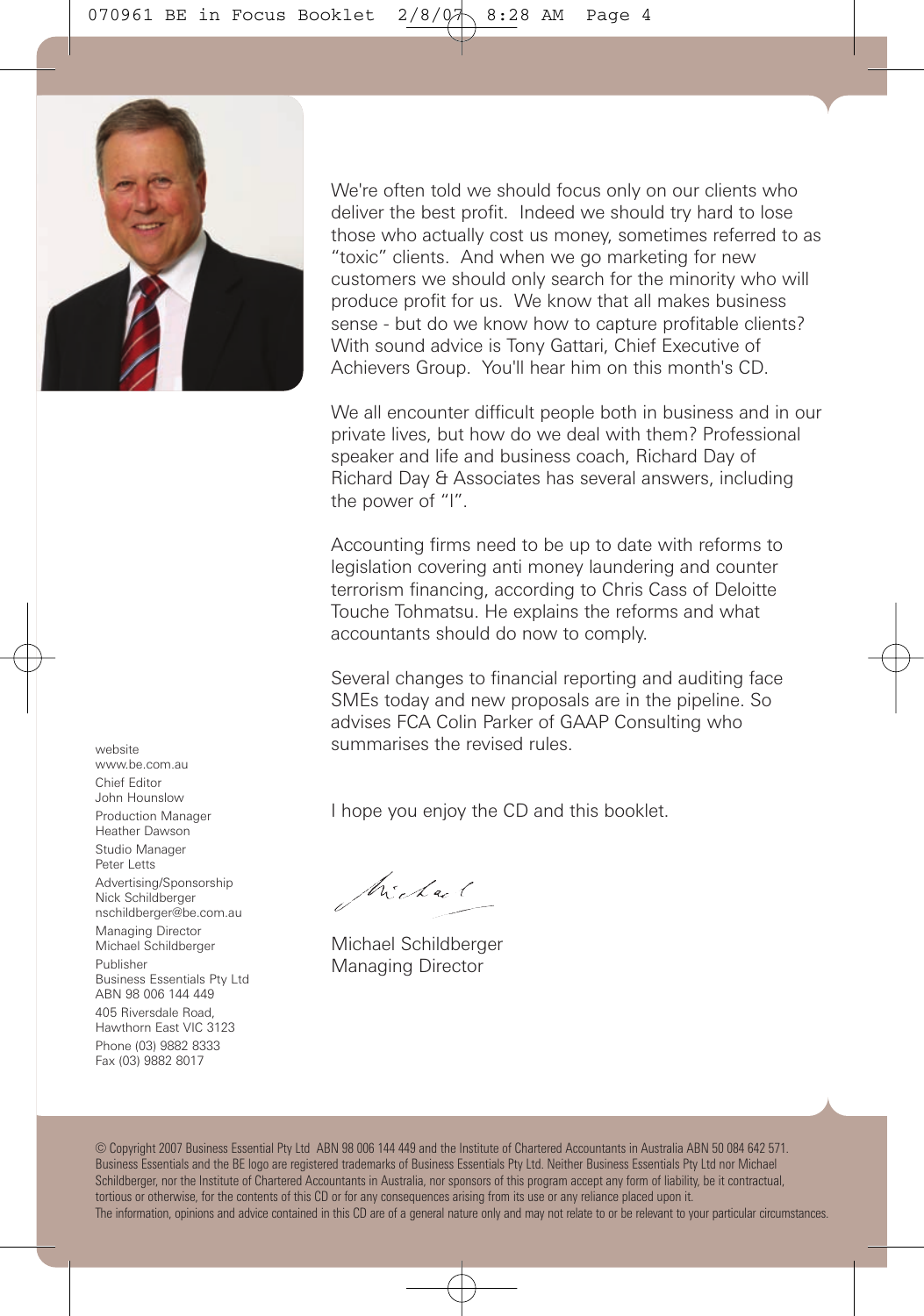# Track 1 ANTI MONEY LAUNDERING

Chris Cass, Deloitte Touche Tohmatsu

- > In response to increasing awareness of the roles that professional advisors can play in money laundering and terrorism financing, the Australian Government has extended the new Anti Money Laundering /Counter Terrorism Financing reforms to the accountancy profession
- > The AML/CTF reforms apply to those entities called "reporting entities" which provide "designated services" to customers. Reporting entities include lawyers, accountants, real estate agents and jewellers
- > The AML/CTF reforms involve a risk-based approach and include customer identification, record keeping, monitoring and reporting requirements
- > Penalties for non-compliance include custodial sentences and fines of up to \$11 million for corporates and \$2.2 million for individuals, per offence
- > Accounting firms should assess the implications of AML/CTF obligations and determine what they need to do now.

# Track 2 FINANCIAL REPORTING FOR SMEs

Colin Parker FCA, GAAP Consulting

The financial reporting and auditing issues facing SMEs today include:

- > The revisions of the size test for large proprietary companies, and continuance of the grandfathering provisions
- > The first annual reporting period where the legally-backed auditing standards apply which changes the nature of the relationship between the company and auditor
- > The second reporting period of application of Australian equivalents to International Financial Reporting Standards, and consideration of amending standards and early adoption of new standards
- > The continued uncertainty in the minds of some over the application of the recognition and measurement rules to companies preparing special purpose financial reports under the Corporations Act
- > The proposed changes to differential reporting regime in Australia, and specific Accounting Standards for SMEs
- > The Federal Government's flagging of changes to financial reporting and auditing of public companies.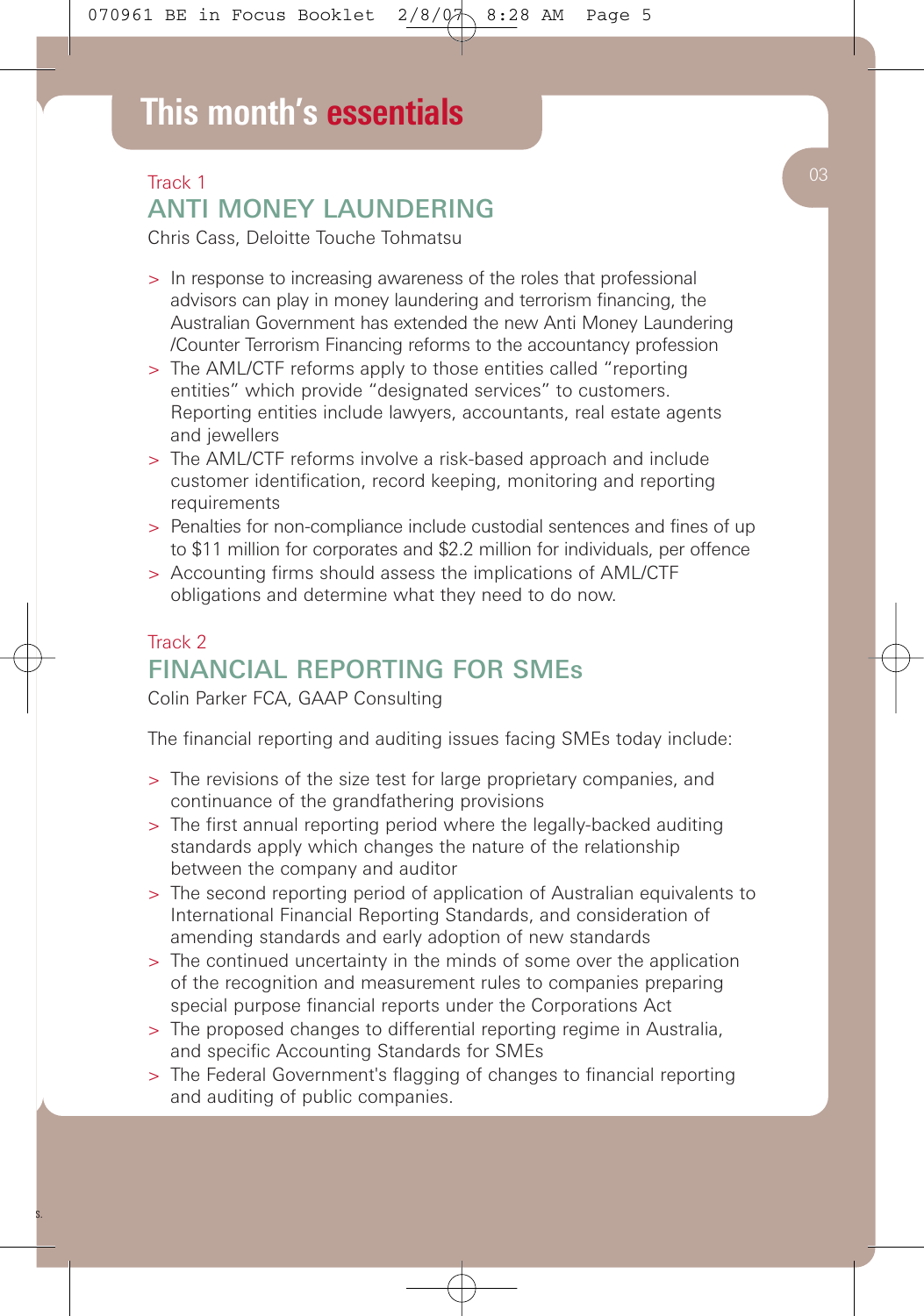# Track 3 ELECTIONS AND THE ECONOMY

Prof Neville Norman, Melbourne University

- > Elections and electoral outcomes impact on the economy and business
- > It's often adverse retail sales especially, mostly just short term
- > Biggest business risk: New structural policy changes unfriendly to business and enterprise, especially those not well thought through. Worst example: 1970s
- > Risk factors: Wealth tax, super tax reversions, uncorrected fiscal drag
- > Performance of the Howard Government since 1996: No recession, weathered Asia crisis, 9/11, SARS. BUT: Rate rises, house price acceleration, poor productivity outcome
- > Policy initiatives: GST, new IR system, tax and super changes; but omissions - especially re. small business
- > Better economic manager? Huge pressures on an ALP alternative to manage short-term movements in the economy as well as the Howard Government has done. Example: Hawke Government. However, uncertainties over IR, green policy, high-income and high-wealth tax treatments.

## Track 4 THE SILENT KILLER IN YOUR WORKPLACE

Sarah Allen, Appliance Tagging Services

- > Out of sight, out of mind make electrical faults a very serious hazard
- > There's a huge demand now for electrical testing and tagging
- > All businesses should develop an electrical safety management program
- > There are legal requirements in many states and all employers have a duty of care
- > Documented evidence will lessen the pain of litigation or an investigation
- > Getting experts to help is easier and more cost effective

## Track 5 CAPTURING YOUR MOST PROFITABLE CLIENTS

Tony Gattari, Achievers Group

- > Often we want the big client without understanding how much it costs us
- > We can often make more money by selling to smaller accounts
- > Don't mistake turnover for profitability
- > Try to grade your customers. A is "awesome", B is "basic", C is "can't deal with" and D is "dead)
- > When you understand the characteristics of your good clients you can go out and find more of them
- > Too often the business controls the owner, not the other way around
- > Don't be afraid to "sack" a bad client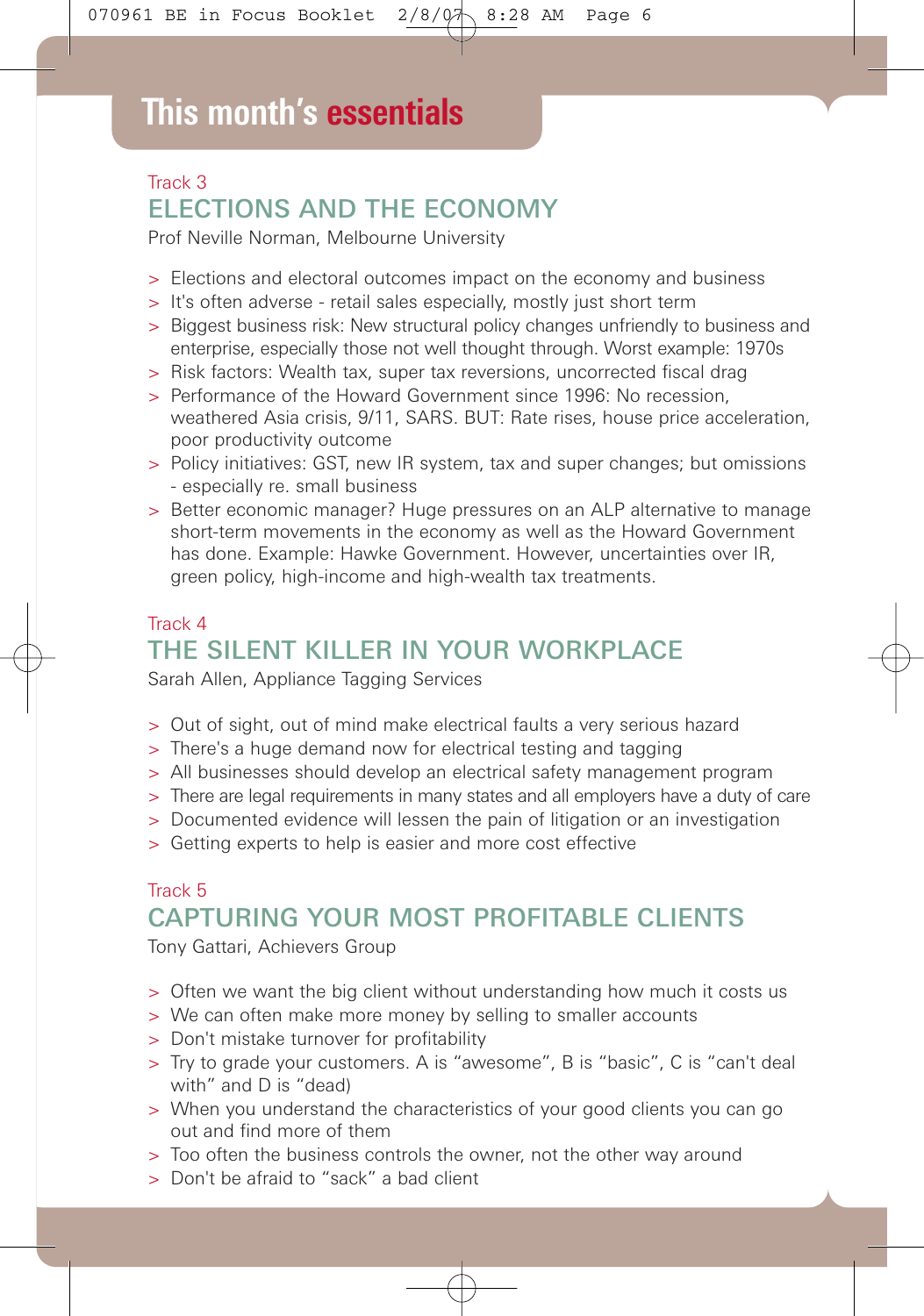# $\begin{pmatrix} 0 & 0 \end{pmatrix}$ DEALING WITH DIFFICULT PFOPLE

Richard Day, Richard Day & Assocs.

- > Always establish what your fundamental right is in this situation
- > Practice "I" statements such as "I feel really uncomfortable when you speak over the top of me" as opposed to accusatory "you" statements e.g. "You make me very angry when you speak over the top of me"
- > "I feel (state your emotion).....when you (state the offending behaviour)....and I would appreciate (state your preferred outcome)
- > Quite simply this is a strategy that is used to corner your opponent to either agree with your point of view or seek a reasonable compromise
- > Strategically close off all counter arguments and escape routes
- > Get agreement or a compromise that you are happy with

# Track 7 PROTECTING BUSINESS SECRETS

Paul Brennan, Brennans Solicitors

- > There's an implied duty to keep things in a business secret
- > It would be wise to include a confidentiality clause in employment contracts
- > Restrict yourself to the secrets that really count don't be too general
- > Your rights over consultants are one step removed beware
- > For a breach of confidentiality to become actionable, the courts will consider the degree of confidentiality, how it was given, and was it used to the detriment of your business?
- > Injunctions are not given lightly and can be very expensive many people get involved in a raid!
- > Before going through the courts, consider carefully if the stolen secrets are really important to your business. Don't just act on hurt pride.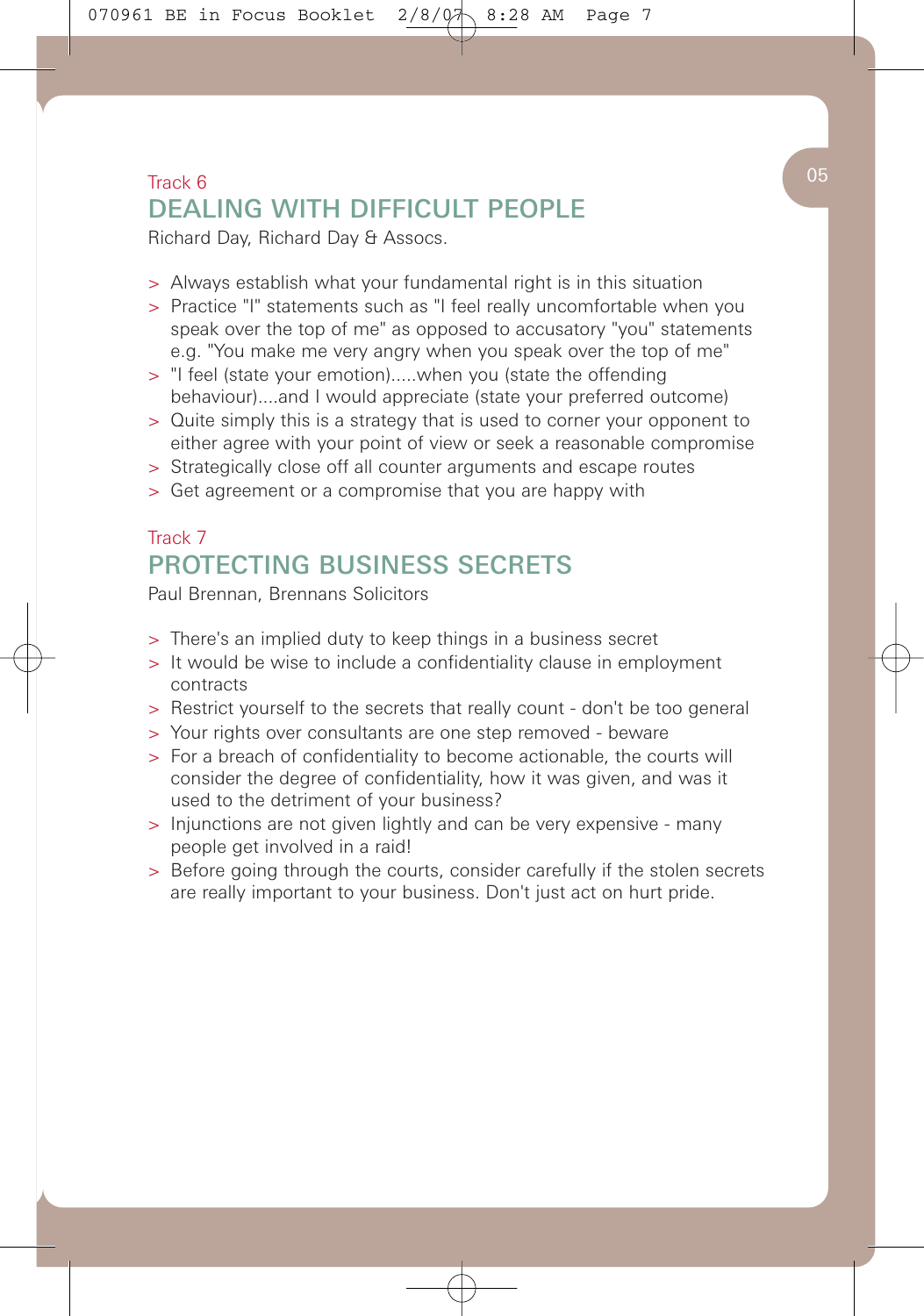# **This month's essentials**

# Track 8 MANAGING OUTSOURCED CONTRACTS

Cyril Jankoff, Business Education and Consulting

- > Outsourcing lets us focus on what we do best, it saves resources, gives us flexibility, reduces risk and helps us expand our repertoires of goods and services
- > Watchouts: Poor selection of the other party, documentary problems, lack of understanding about what's involved, lack of monitoring of the agreement
- > Follow 3 stages: Negotiations, legal aspects, business management
- > Put time in beforehand to make sure the contract is developed properly
- > Make sure the relevant parties know what's in the contract
- > Keep an eye on the risks and the contractor
- > At the end of the contract, summarise for the next time.

### Track 9 SUPER OPPORTUNITIES WITH CGT CONCESSIONS

Michael Jones, Cummings Flavel McCormack

- > Business owners can make super contributions up to \$1m using the proceeds from the disposal of qualifying small business assets
- > Small Business tax concessions: 3 fundamental tests:
- > Active asset (an investment property is not an active asset, but a property used in a business and rented from a related entity is an active asset)
- > The asset sold is subject to CGT (some IP such as software is a depreciating asset for tax purposes and not subject to CGT. Pre-CGT assets are OK and losses do not prevent a super contribution)
- > 50/50 partnership with assets worth \$8m means \$8m is included in each partner's calculation

# Track 10 SHAREMARKET UPDATE

Tim Lincoln, Lincoln Stock Doctor

- > Concerns about rising bond yields and the sub prime lending market in the US has caused a slight impact - only short term
- > Large sums of money are now flooding into super
- > Investors need to decide on the tools, services and advice they need
- > They must understand and feel passionate about their choices
- > Investing in blind faith can lead to disaster
- > It's time to gear up for the next reporting season
- > Stand out performers: BHP, Rio, Seek, Bradken, JB Hi-Fi, Monadelphous, QBE and St George.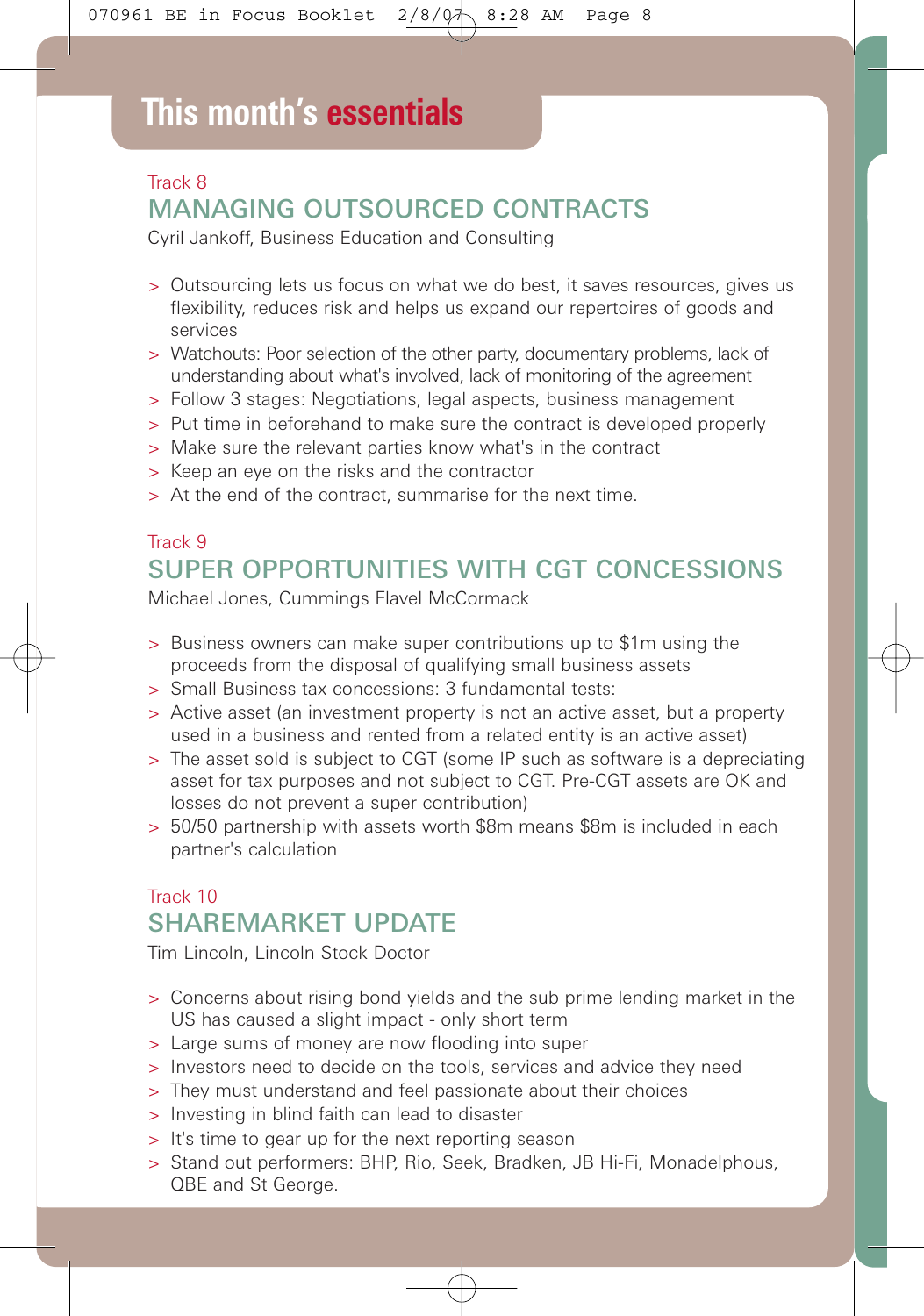# **This month's essentials Information**

For more information about the topics discussed on this August 2007 program, please contact the relevant organisations listed below.

#### **ANTI MONEY LAUNDERING**

The Institute of Chartered Accountants in Australia **1300 137 322 www.charteredaccountants.com.au /training**

#### **FINANCIAL REPORTING FOR SMEs**

The Institute of Chartered Accountants in Australia

**1300 137 322 www.charteredaccountants.com.au /training**

#### **ELECTIONS AND THE ECONOMY**

Prof Neville Norman, Melbourne University Email: n.norman@unimelb.edu.au

#### **THE SILENT KILLER IN YOUR WORKPLACE**

Sarah Allen, Appliance Tagging Services Tel: 03 8520 9750 Email: sarah@atservices.com.au Website: www.appliancetagging services.com.au

#### **CAPTURING YOUR MOST PROFITABLE CLIENTS**

Tony Gattari, Achievers Group Tel: 02 9440 7373 Website: www.achieversgroup.com.au

#### **DEALING WITH DIFFICULT PEOPLE**

The Institute of Chartered Accountants in Australia **1300 137 322 www.charteredaccountants.com.au /training**

#### **PROTECTING BUSINESS SECRETS** Paul Brennan, Brennans Solicitors Tel: 07 5444 2166

Email: paul.brennan@ brennanlaw.com.au Website: www.brennanlaw.com.au

#### **MANAGING OUTSOURCED CONTRACTS**

Cyril Jankoff, Business Education and Consulting Email: cj@busedconsulting.com Website: www.busedconsulting Contact AIM direct at www.aimvic.com.au for details about the contract management courses run by Cyril Jankoff or telephone Cyril direct on 0414 819 157

#### **SUPER OPPORTUNITIES WITH CGT CONCESSIONS**

Michael Jones, Cummings Flavel **McCormack** Tel: 03 9252 0800 Email: enquiries@cfmc.com.au Website: www.cfmc.com.au

#### **SHAREMARKET UPDATE**

Tim Lincoln, Lincoln Stock Doctor Website: www.lincolnindicators.com.au Please contact Lincoln direct for details about its Stock Doctor fundamental analysis software or Managed Fund services. Tel: 1300 676 332 or 03 9854 9444.







NUMBER ONE IN NUMBERS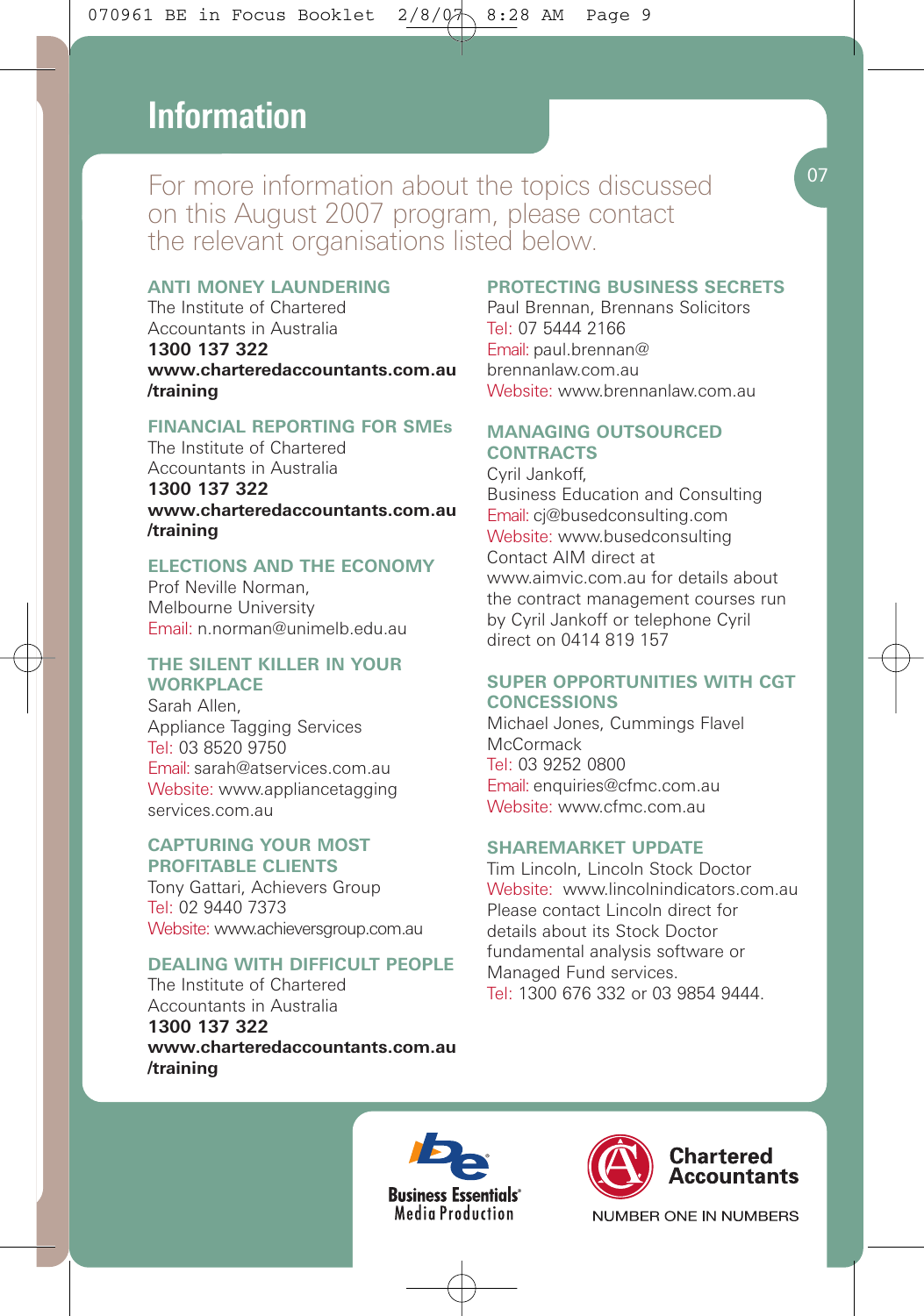# **Subscription Form**

I would like to subscribe to Chartered Accountants Business in Focus and/or Tax in Focus:

| Family name:                                                                                                                                                                                                                                                                                   |              | First Name:       |                                                                                                                                                                                                                                                                                                                                                                                                                                                                                                                                                                                                                                                                                                                                                                                                                                        |                                                   |                                                  |       |  |  |
|------------------------------------------------------------------------------------------------------------------------------------------------------------------------------------------------------------------------------------------------------------------------------------------------|--------------|-------------------|----------------------------------------------------------------------------------------------------------------------------------------------------------------------------------------------------------------------------------------------------------------------------------------------------------------------------------------------------------------------------------------------------------------------------------------------------------------------------------------------------------------------------------------------------------------------------------------------------------------------------------------------------------------------------------------------------------------------------------------------------------------------------------------------------------------------------------------|---------------------------------------------------|--------------------------------------------------|-------|--|--|
| Company:                                                                                                                                                                                                                                                                                       |              |                   |                                                                                                                                                                                                                                                                                                                                                                                                                                                                                                                                                                                                                                                                                                                                                                                                                                        |                                                   |                                                  |       |  |  |
| Address:                                                                                                                                                                                                                                                                                       |              |                   |                                                                                                                                                                                                                                                                                                                                                                                                                                                                                                                                                                                                                                                                                                                                                                                                                                        |                                                   |                                                  |       |  |  |
| City:                                                                                                                                                                                                                                                                                          | Country:     |                   | Postcode:                                                                                                                                                                                                                                                                                                                                                                                                                                                                                                                                                                                                                                                                                                                                                                                                                              |                                                   |                                                  |       |  |  |
| Telephone:                                                                                                                                                                                                                                                                                     |              | Fax:              |                                                                                                                                                                                                                                                                                                                                                                                                                                                                                                                                                                                                                                                                                                                                                                                                                                        |                                                   |                                                  |       |  |  |
| Email:                                                                                                                                                                                                                                                                                         |              | Member No:        |                                                                                                                                                                                                                                                                                                                                                                                                                                                                                                                                                                                                                                                                                                                                                                                                                                        |                                                   |                                                  |       |  |  |
| Age Group (please tick one):                                                                                                                                                                                                                                                                   | $\Box$ 18-25 | $\Box$ 26-35      |                                                                                                                                                                                                                                                                                                                                                                                                                                                                                                                                                                                                                                                                                                                                                                                                                                        | $\Box$ 36-45 $\Box$ 46-55 $\Box$ 56-65 $\Box$ >65 |                                                  |       |  |  |
| Type of Business:                                                                                                                                                                                                                                                                              |              |                   | Number of Employees:                                                                                                                                                                                                                                                                                                                                                                                                                                                                                                                                                                                                                                                                                                                                                                                                                   |                                                   |                                                  |       |  |  |
| <b>Subscription Pricing (GST Inclusive)</b>                                                                                                                                                                                                                                                    |              |                   |                                                                                                                                                                                                                                                                                                                                                                                                                                                                                                                                                                                                                                                                                                                                                                                                                                        |                                                   |                                                  |       |  |  |
| Product                                                                                                                                                                                                                                                                                        |              |                   | <b>Australian Rates</b><br><b>Members</b>                                                                                                                                                                                                                                                                                                                                                                                                                                                                                                                                                                                                                                                                                                                                                                                              | <b>Standard</b>                                   | <b>Overseas Rates</b><br><b>Members</b> Standard |       |  |  |
| Business In Focus - CD                                                                                                                                                                                                                                                                         |              |                   | \$385                                                                                                                                                                                                                                                                                                                                                                                                                                                                                                                                                                                                                                                                                                                                                                                                                                  | \$485                                             | \$385                                            | \$485 |  |  |
| Tax In Focus $-$ CD<br>H                                                                                                                                                                                                                                                                       | \$385        | \$485             | \$385                                                                                                                                                                                                                                                                                                                                                                                                                                                                                                                                                                                                                                                                                                                                                                                                                                  | \$485                                             |                                                  |       |  |  |
| Combined (Business in Focus $+$ Tax in Focus) $-$ CD<br>$\mathsf{L}$                                                                                                                                                                                                                           | \$695        | \$875             | \$695                                                                                                                                                                                                                                                                                                                                                                                                                                                                                                                                                                                                                                                                                                                                                                                                                                  | \$875                                             |                                                  |       |  |  |
| $\mathsf{L}$<br>Business in Focus - Online                                                                                                                                                                                                                                                     | \$250        | \$300             | \$230                                                                                                                                                                                                                                                                                                                                                                                                                                                                                                                                                                                                                                                                                                                                                                                                                                  | \$280                                             |                                                  |       |  |  |
| Tax in Focus - Online<br>$\mathsf{L}$                                                                                                                                                                                                                                                          |              |                   | \$250                                                                                                                                                                                                                                                                                                                                                                                                                                                                                                                                                                                                                                                                                                                                                                                                                                  | \$300                                             | \$230                                            | \$280 |  |  |
| $\Box$ Combined (Business in Focus + Tax in Focus) – Online                                                                                                                                                                                                                                    |              |                   | \$450                                                                                                                                                                                                                                                                                                                                                                                                                                                                                                                                                                                                                                                                                                                                                                                                                                  | \$540                                             | \$420                                            | \$500 |  |  |
| <b>Payment Options</b><br>Please find enclosed cheque made payable to Business Essentials Pty Ltd for<br>\$<br>OR debit my:<br>$\Box$ Amex<br>Cardholder's name                                                                                                                                |              | $\Box$ Mastercard |                                                                                                                                                                                                                                                                                                                                                                                                                                                                                                                                                                                                                                                                                                                                                                                                                                        | $\Box$ Visa                                       |                                                  |       |  |  |
| Card number                                                                                                                                                                                                                                                                                    |              |                   |                                                                                                                                                                                                                                                                                                                                                                                                                                                                                                                                                                                                                                                                                                                                                                                                                                        |                                                   |                                                  |       |  |  |
|                                                                                                                                                                                                                                                                                                |              |                   |                                                                                                                                                                                                                                                                                                                                                                                                                                                                                                                                                                                                                                                                                                                                                                                                                                        | Expiry date                                       |                                                  |       |  |  |
| Signature                                                                                                                                                                                                                                                                                      |              |                   |                                                                                                                                                                                                                                                                                                                                                                                                                                                                                                                                                                                                                                                                                                                                                                                                                                        |                                                   |                                                  |       |  |  |
| Please send your order details to:<br>Free Fax: 1800 656 351<br>Free Call: 1800 039 098<br>Free Post: send this form, (accompanied by<br>a cheque to)<br>Business Essentials Pty Ltd,<br>Reply Paid 579, Hawthorn East,<br>VIC 3123, Australia<br>Tel: +61 3 9882 8333<br>Fax: +61 3 9882 8017 |              |                   | Please Note: Upon payment this notice becomes a<br>TAX INVOICE. Please retain a copy for your records.<br>Business Essentials Pty Ltd ABN 98 006 144 449<br>405 Riversdale Rd Hawthorn East Vic 3123 Australia<br>Privacy Notification - The Institute of Chartered Accountants in<br>Australia respects the privacy of individuals and acknowledges that the<br>information you provide on this form is protected by the Privacy<br>Amendment (Private Sector Act) 2000. The information collected by the<br>Institute is used for the purpose of processing your registration and<br>providing you information (via email and/or mail) on upcoming events,<br>specific products and services provided by or associated with the<br>Institute. To access a full copy of our policy visit<br>charteredaccountants.com.au/privacypolicy |                                                   |                                                  |       |  |  |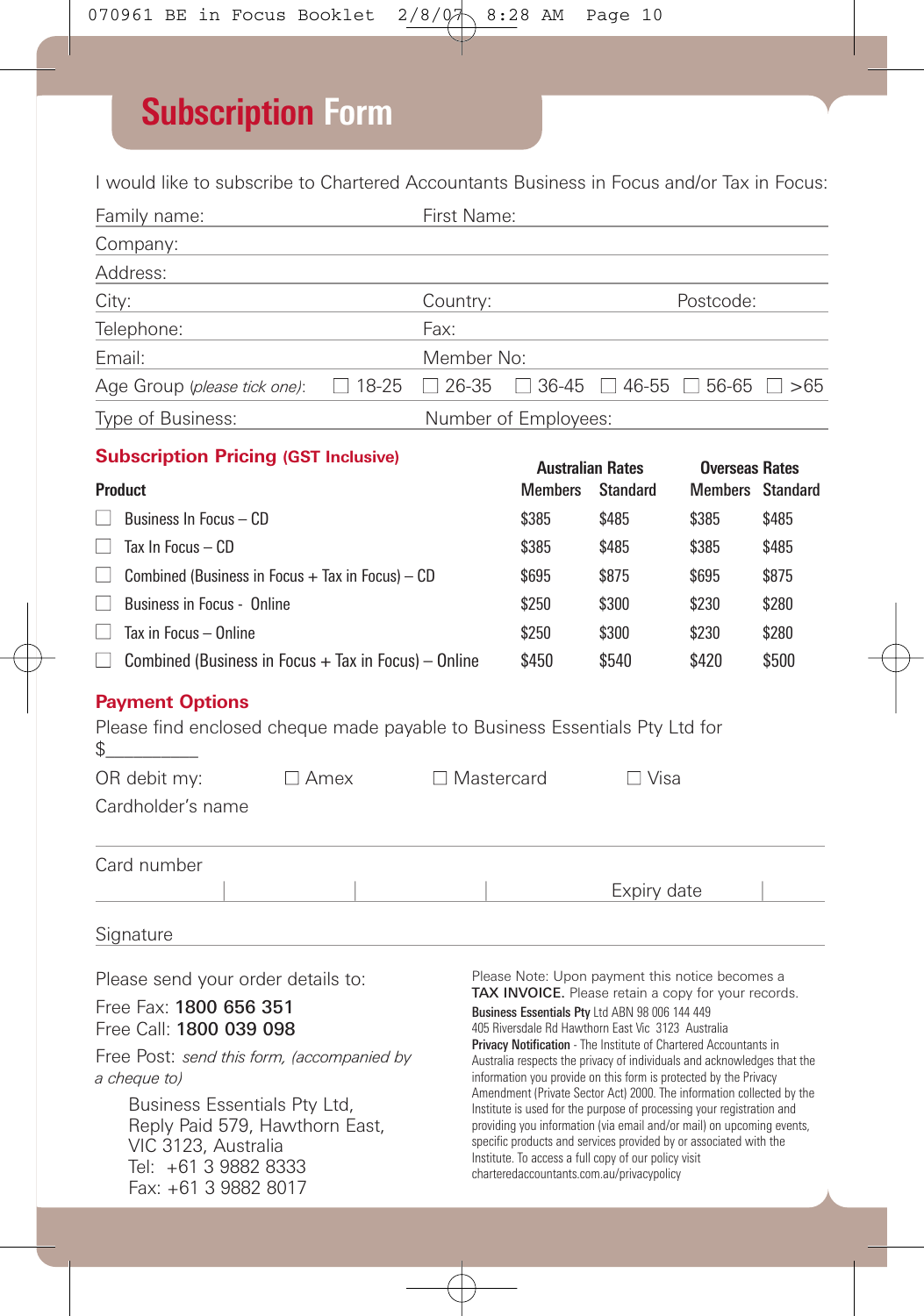

# **Training and Development – at your fingertips**

Keep abreast of the latest development in business and tax in your car, at your desk, or even on the bus!

Your annual subscription will consist of monthly audio updates either on hot topics in business or the latest tax news.

You can choose to have your subscription delivered each month on CD or online. The online version has an optional MP3 download capability enabling you to keep up-to-date via your iPod®, compatible mobile phone, PDA or any other MP3 device.

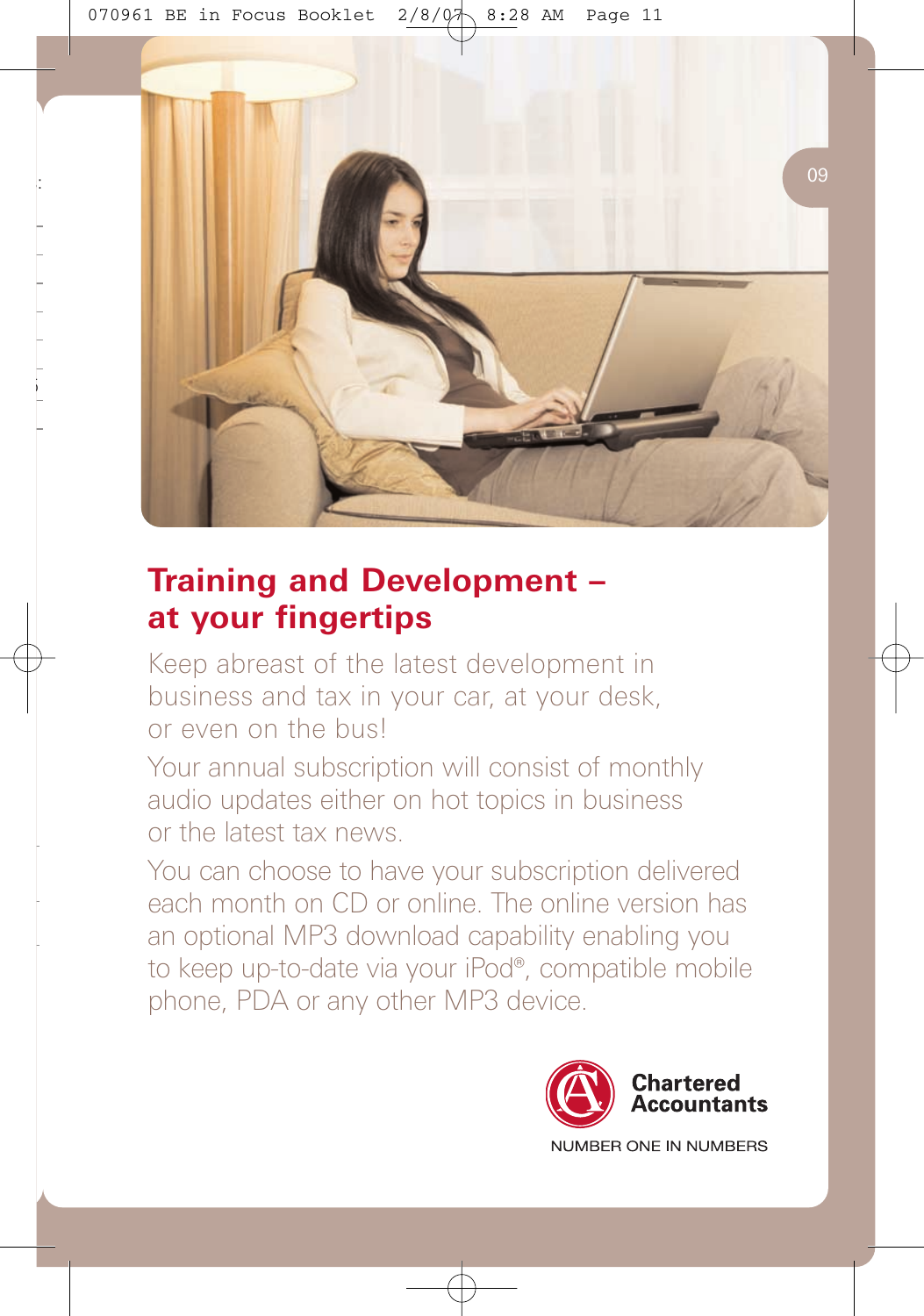

**As a fellow Business Essentials listener. I** share your enthusiasm to learn from the expertise of others to achieve your business and lifestyle goals.

For over 20 years, Lincoln has specialised in developing intelligent share market solutions to help investors achieve their investment goals.

The Lincoln Australian Share Fund is an ideal investment option for busy professionals to access Lincoln's unique financial health approach, which professionally hand picks quality. undervalued stocks for inclusion in our **Australian Share Fund.** 

It's no coincidence that our Managed Fund's FY06 performance was ranked No.1 in its class by investment research firm Morningstar\*.

Apply for an information pack today by calling 1300 676 332.

www.lincolnindicators.com.au

Yours sincerely.

**Tim Lincoln Managing Director** Lincoln

n our website or by calling us. You should consider the PDS in deciding whether to acquire or continue to hold the product example Funo is wastele<br>und ARSN 111 734 279 (APIR ETLO043AU) Investment Manager: Lincoln Indicator



# Are you maximising your portfolio returns?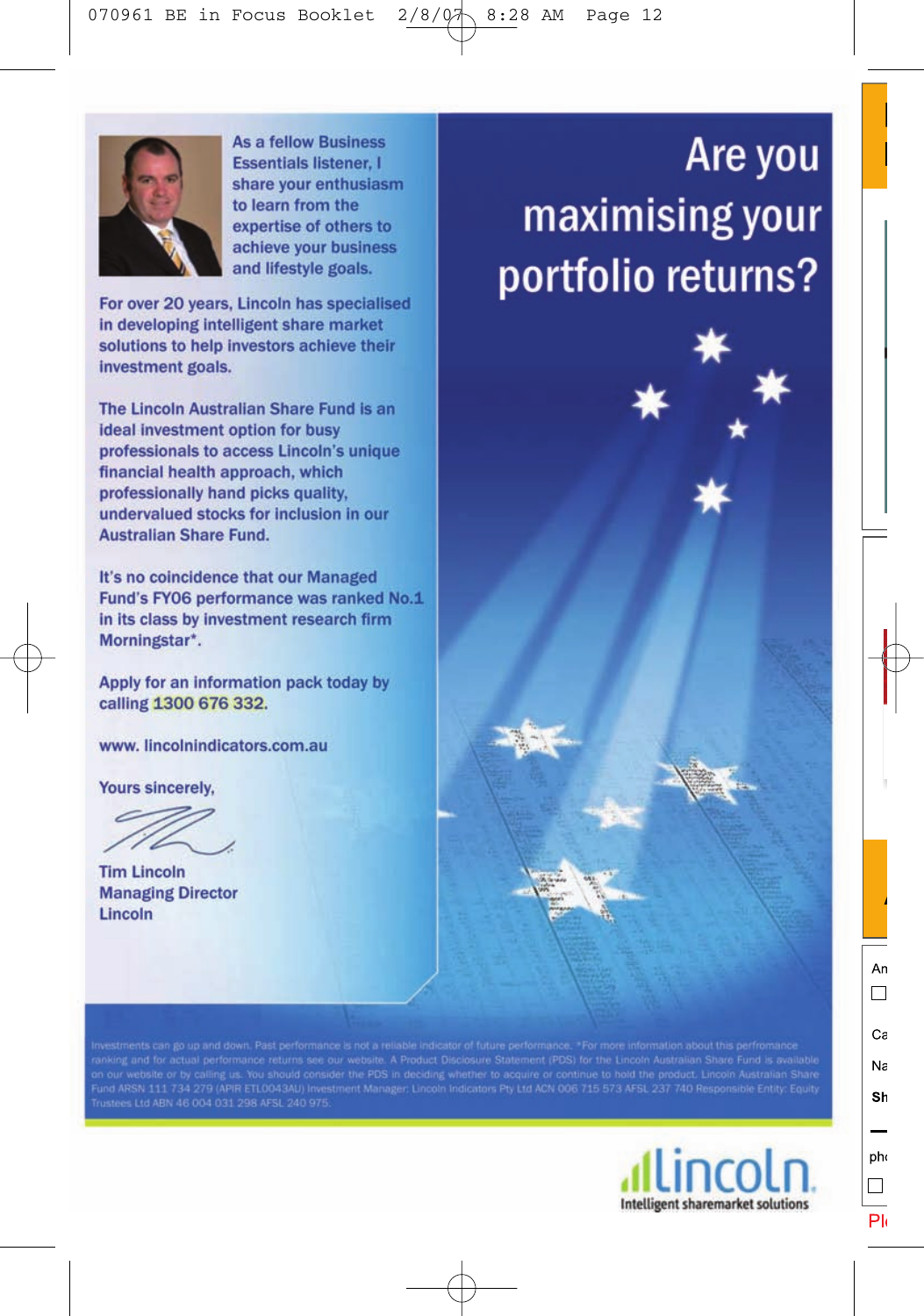



# ...and get \$314 of products FREE!

| ALLAN PEASE<br><b>PAUL DUNN</b><br>book<br>value \$35                                            | <b>ALLAN PEASE</b><br><b>ES ALTHORNEY THE INTERNATIONAL ART I RETTING AN</b><br>Sear 1,000,000 Square Sete to 27 Languages<br>book<br>value \$35,00 | <b>ALLAN PEASE</b><br>ALLAN GARNER<br>book<br>value \$35,00 | LAN + BARBARA PE<br>book<br>value \$40,00 | <b>THE ELAMIE</b><br><b>Best of Body Language</b><br><b>Michel auch Mit Alderen</b><br>1.700<br><b>DVD</b><br>value \$99,00               | Allan & Barbara<br><b>PEASE</b><br>2books<br>value \$40,00 | <b>IT'S NOT WHA</b><br>YOUSA<br><b>ALLAN PEASE</b><br>4994 03<br>CD<br>value \$30,00 |
|--------------------------------------------------------------------------------------------------|-----------------------------------------------------------------------------------------------------------------------------------------------------|-------------------------------------------------------------|-------------------------------------------|-------------------------------------------------------------------------------------------------------------------------------------------|------------------------------------------------------------|--------------------------------------------------------------------------------------|
| A III                                                                                            |                                                                                                                                                     |                                                             |                                           | these for FREE!<br>To order please call 07-5445 5600 or fill out form below.                                                              |                                                            |                                                                                      |
| $\Box$ Cheque Included OR Credit Card $\Box$ VISA<br>Card No:                                    |                                                                                                                                                     |                                                             |                                           | □ MasterCard   □ AMEX                                                                                                                     | □ DinersCard                                               | BankCard ↓<br>gaz<br>Expiry Date: $\_\_\_\_\_\_\_\_\$                                |
| Name on card: _<br><b>Shipping Details</b><br>I would like to receive your free email newsletter |                                                                                                                                                     |                                                             | Address: __ __ __ __ __ __ __ __ __ __    | — — — — — — — — Postcode:<br>phone: (_ _) __ __ __ __ __ __ email: __ __ __ __ __ __ __ __ __<br>Signature: __ __ __ __ __ __ __ __ __ __ |                                                            | $\omega$<br>$\omega$                                                                 |

Please fax the signed order to 07- 5445 5688 or send to PO Box 1260, Buderim, QLD 4556